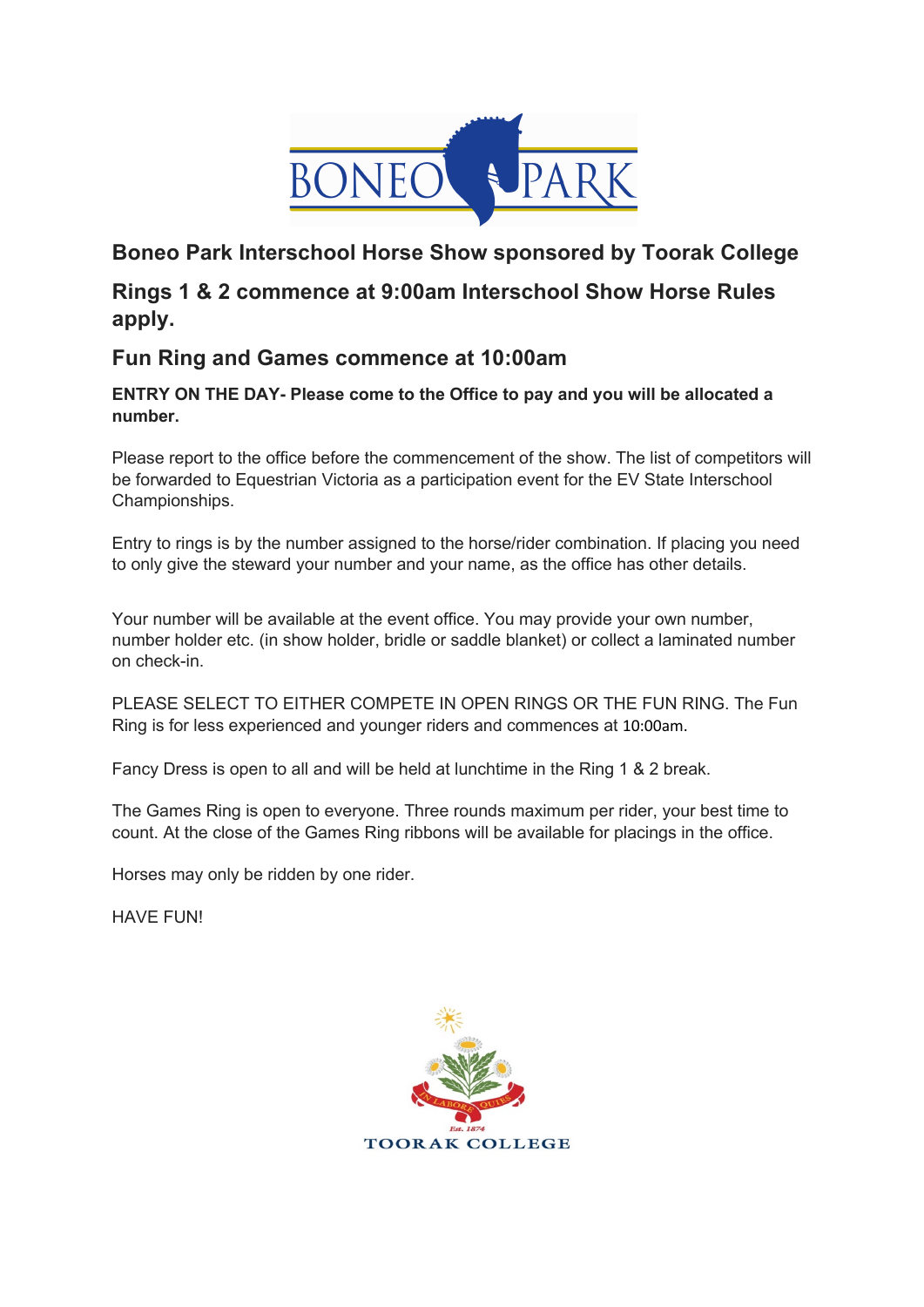# **OPEN RINGS**

| <b>Number</b> | <b>Combination: Rider</b>   | <b>Combination: Horse: Horse</b> | <b>School Name</b>             |
|---------------|-----------------------------|----------------------------------|--------------------------------|
| 10            | <b>Abbey Restall</b>        | Karlana Deja Vu                  | <b>Toorak College</b>          |
| 11            | <b>Abbey Restall</b>        | Koora Lyn Tyro                   | <b>Toorak College</b>          |
| 12            |                             |                                  |                                |
| 13            | Ava Wilson                  | Clevedon Otter                   | Mount Erin College             |
| 14            | Charli Ratcliffe            | Magic Myke                       | Haileybury                     |
| 15            | Chloe Benis                 | Murray Gold Jasmyn               | <b>Tooradin Primary School</b> |
| 16            | <b>Elisaveth Mistriotis</b> | Jubilee                          | Harkaway Hills College         |
| 17            | Eliza Moore                 | Scarlet                          | Hurstbridge Primary School     |
| 18            | Honor Christian             | <b>Bellaire Cannavaro</b>        | Assumption                     |
| 19            | Layla Pollock               | Kozminsky                        | <b>Balcombe Grammar</b>        |
| 20            | Lily Hustwaite              | Lexi                             | <b>Toorak College</b>          |
| 21            | Millie O'brien              | Cleo                             | Toorak                         |
| 21            | Paige West                  | <b>Class Ginger Rodgers</b>      | Penbank                        |
| 23            | Pip Crawford                | Stately Impression               | <b>Geelong Grammar School</b>  |
| 24            | Rosemary Heagney            | Redgum James 007                 | Kardinia International College |
| 25            | Scarlett Taylor             | Nine Banks Nina                  | Peninsula Grammar              |
| 26            | <b>Tia Haralambous</b>      | Amdon Lodge Sir prize            | St Annes Primary School        |
| 27            | Zara Missen                 | Dunelm Chatterbox                | <b>Gippsland Grammar</b>       |
| 28            | Zoe Phillips                | <b>Evening Star Str</b>          | Narre Warren North P.S         |
| 29            | Zoe Phillips                | Joemoor Splendas                 | Narre Warren North P.S.        |
| 30            | Zoe Warner                  | Moby                             | <b>Toorak College</b>          |
| 31            | Molly Lawrence              | Sentiment                        | <b>Toorak College</b>          |
| 32            | Alice Lawrence              | Samba De Janeiro                 | <b>Toorak College</b>          |
|               |                             |                                  |                                |